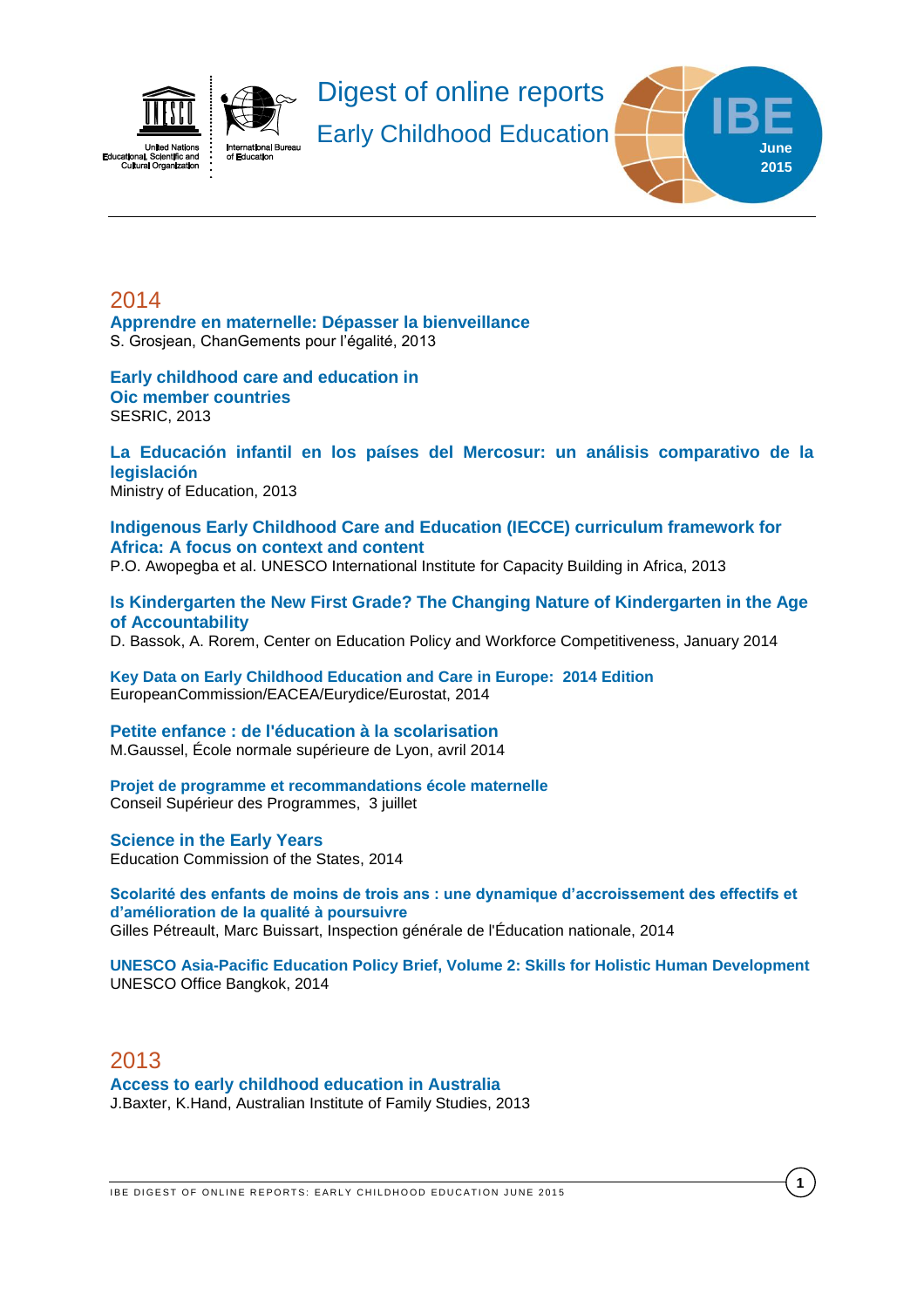**[Asia-Pacific Pre-Primary Education and Childcare Industry Outlook to 2017 -](http://www.prweb.com/releases/2013/11/prweb11354075.htm) India and [China to Lead Growth \(Executive summary\)](http://www.prweb.com/releases/2013/11/prweb11354075.htm)** PRWEB, November 2013

**[Asia-Pacific Regional Policy Forum on Early Childhood Care and Education, 10-12](http://unesdoc.unesco.org/images/0022/002253/225312e.pdf)  [September 2013, Seoul, Republic of Korea: final report](http://unesdoc.unesco.org/images/0022/002253/225312e.pdf)** UNESCO Office Bangkok, 2013

### **[The African Report on Child Wellbeing : Towards greater accountability to Africa's](https://app.box.com/s/gnd55soemkrk03wzgqi2)  [Children](https://app.box.com/s/gnd55soemkrk03wzgqi2)**

The African Child Policy Forum, November 2013

### **[Can't Buy Mommy's Love? Universal Childcare and Children's Long-Term Cognitive](http://ftp.iza.org/dp7053.pdf)  [Development](http://ftp.iza.org/dp7053.pdf)**

C. Felfe et al. IZA Discussion Paper No. 7053, November 2012

**[Child well-being in rich countries](http://www.unicef-irc.org/publications/pdf/rc11_eng.pdf)** UNICEF Office of Research, April 2013 (See: Dimension 3 Educational well-being)

**[Desk Review of Learning and Development Goals of Children During Early Childhood](http://www.arnec.net/ntuc/slot/u2323/publication/Desk%20Review%20Learning%20Goals_final.pdf)  [Years in Asia-Pacific](http://www.arnec.net/ntuc/slot/u2323/publication/Desk%20Review%20Learning%20Goals_final.pdf)**

Hoa Phuong Tran, Asia-Pacific Regional Network for Early Childhood, 2012

**[Early Childhood Education and Care \(ECEC\) for Children from Disadvantaged](http://ec.europa.eu/education/policy/school/doc/ecec-report_en.pdf)  [Backgrounds: Findings from a European literature review and two case studies. Final](http://ec.europa.eu/education/policy/school/doc/ecec-report_en.pdf)  [Report](http://ec.europa.eu/education/policy/school/doc/ecec-report_en.pdf)**

John Bennett, European Commission, 2013

**[Early Childhood Education Interventions for Children with Disabilities intervention](http://ies.ed.gov/ncee/wwc/pdf/intervention_reports/wwc_socialskills_020513.pdf)  [report: Social skills training](http://ies.ed.gov/ncee/wwc/pdf/intervention_reports/wwc_socialskills_020513.pdf)**

U.S. Department of Education, Institute of Education Sciences, What Works Clearinghouse, February 2013

**[The First Eight Years: Giving Kids a Foundation for Lifetime Success](http://www.aecf.org/~/media/Pubs/Initiatives/KIDS%20COUNT/F/FirstEightYears/AECFTheFirstEightYears2013.pdf)** Annie E. Casey Foundation, 2013

**[In-school ability grouping and the month of birth effect: Preliminary evidence from the](http://www.cls.ioe.ac.uk/news.aspx?itemid=2539&itemTitle=Ability+grouping+in+primary+school+may+reinforce+disadvantage+of+summer-born+children%2c+study+finds&sitesectionid=905&sitesectiontitle=Press+Releases&returnlink=news.aspx%3fsitesectionid%3d905%26sitesectiontitle%3dPress%2bReleases%26from%3d01%2f03%2f2013%26to%3d01%2f04%2f2013%26range%3dMarch%25202013)  [Millennium Cohort Study](http://www.cls.ioe.ac.uk/news.aspx?itemid=2539&itemTitle=Ability+grouping+in+primary+school+may+reinforce+disadvantage+of+summer-born+children%2c+study+finds&sitesectionid=905&sitesectiontitle=Press+Releases&returnlink=news.aspx%3fsitesectionid%3d905%26sitesectiontitle%3dPress%2bReleases%26from%3d01%2f03%2f2013%26to%3d01%2f04%2f2013%26range%3dMarch%25202013)**

T. Campbell, Institute of Education, March 2013

**[In School, in Society : Early Childhood](http://www.vsointernational.org/Images/in-school-in-society-early-childhood-development-in-myanmar-migrant-communities-in-thailand_tcm76-39034.pdf) Development in Mynamar Migrant [Communities in Thailand](http://www.vsointernational.org/Images/in-school-in-society-early-childhood-development-in-myanmar-migrant-communities-in-thailand_tcm76-39034.pdf)** VSO Thailand/Myanmar, 2013

**[Quality Matters in Early Childhood Education and Care: Sweden 2013](http://www.oecd.org/edu/school/SWEDEN%20policy%20profile%20-%20published%2005-02-2013.pdf)** Miho Taguma et al. OECD 2013

**[Using Classroom Management to improve Preschoolers' social and emotional skills](http://www.mdrc.org/using-classroom-management-improve-preschoolers%E2%80%99-social-and-emotional-skills)** Pamela Morris, et al. MDRC, January 2013

Back to top

IBE DIGEST OF ONLINE REPORTS: EARLY CHILDHOOD EDUCATION JUNE 2015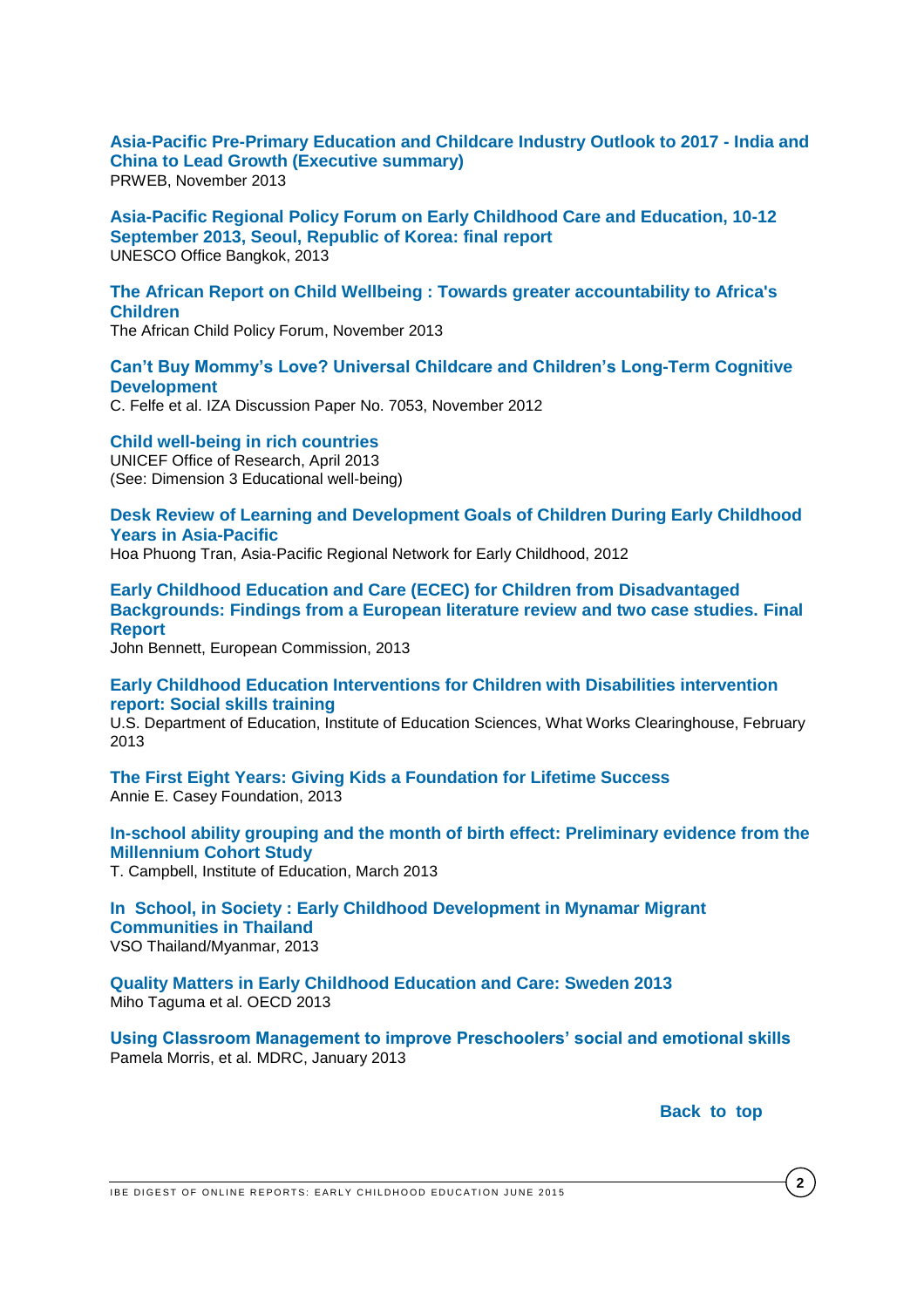#### **[Children of Haiti:](http://www.unicef.org/french/infobycountry/files/2yearsReport.pdf) Two Years After** UNICEF, 2012

#### **[Une dimension cachée du curriculum réel de l'école maternelle: la littératie](http://hal.archives-ouvertes.fr/docs/00/73/86/56/PDF/JOIGNEAUX_LAPARRA_MARGOLINAS_COLLOQ_SOCIODIDAC_def.pdf)  [émergente?](http://hal.archives-ouvertes.fr/docs/00/73/86/56/PDF/JOIGNEAUX_LAPARRA_MARGOLINAS_COLLOQ_SOCIODIDAC_def.pdf)**

Christophe Joigneaux et al. Centre de Recherche sur les Médiations, octobre 2012

#### **[L'Ecole maternelle](http://media.education.gouv.fr/file/2011/54/5/2011-108-IGEN-IGAENR_215545.pdf)**

Viviane Bouysse et al. IGEN, IGAENR, 2011

# **[Influence de la musique sur les capacités cognitives et les apprentissages des élèves](http://www.cndp.fr/crdp-dijon/librairie/bonnes_feuilles/experimentation-musique-GS-74.pdf)  [en maternelle et au cours préparatoire](http://www.cndp.fr/crdp-dijon/librairie/bonnes_feuilles/experimentation-musique-GS-74.pdf)**

Aurélie Lecoq, Bruno Suchaut, IREDU-CNRS et Université de Bourgogne, 2012

**[Literacy in Early Childhood](http://www.ncca.ie/en/Curriculum_and_Assessment/Early_Childhood_and_Primary_Education/Primary_School_Curriculum/Language_Curriculum_Research_Reports_/litreport.pdf) and Primary Education [\(3-8 years\). Research Report No. 15](http://www.ncca.ie/en/Curriculum_and_Assessment/Early_Childhood_and_Primary_Education/Primary_School_Curriculum/Language_Curriculum_Research_Reports_/litreport.pdf)** Eithne Kennedy et al. National Council for Curriculum and Assessment, 2012

**[Making the difference : the impact of staff qualifications on children's learning in early](http://www.educationscotland.gov.uk/inspectionandreview/Images/Making%20the%20Difference_tcm4-735922.pdf)  [years](http://www.educationscotland.gov.uk/inspectionandreview/Images/Making%20the%20Difference_tcm4-735922.pdf)** Education Scotland, November 2012

**[Pre-Primary Education in Israel: Organizational and Demographic Perspectives](http://taubcenter.org.il/wp-content/files_mf/preprimaryeducationinisraelorganizationalanddemographicperspectives52.pdf)** Ayal Kimhi et al. Taub Center Policy Paper No 2012.01

**[Report on the feasibility study Into the provision of preschool in Childcare settings](http://www.det.wa.edu.au/curriculumsupport/earlychildhood/detcms/school-support-programs/early-childhood-education/news/report-on-the-feasibility-study-into-the-provision-of-preschool-in-childcare-settings.en?oid=NewsItem-id-13234859)** A. Alderson, M. Martin, Learning Conversations, 2011

**[Des savoirs à la maternelle. Oui, mais lesquels?](http://hal.archives-ouvertes.fr/hal-00744279)** Claire Margolinas, XXXIX COLLOQUE COPIRELEM, Quimper : France (2012)

**[Educational Alignment for Young Children: Profiles of Local Innovation](http://www.childcarecanada.org/documents/research-policy-practice/12/05/educational-alignment-young-children-profiles-local-innovat)** The Institute for Youth, Education, and Families, May 2012

**[Expanding equitable early childhood care and education is an urgent need](http://unesdoc.unesco.org/images/0021/002160/216038e.pdf)** UNESCO, EFA Global Monitoring Report, Policy paper no.3, April 2012

**[Inequidades en el desarrollo en la primera infancia: Qué indican los datos.Pruebas de](http://www.unicef.org/spanish/publications/files/Inequities_in_Early_Childhood_Development_SP_03232012.pdf)  las Encuestas de Indicadores [Múltiples por Conglomerados](http://www.unicef.org/spanish/publications/files/Inequities_in_Early_Childhood_Development_SP_03232012.pdf)** Unicef, Febrero 2012

**[Oral Language in Early Childhood and Primary Education \(3-8 years\). Research Report](http://www.ncca.ie/en/Curriculum_and_Assessment/Early_Childhood_and_Primary_Education/Primary_School_Curriculum/Language_Curriculum_Research_Reports_/orallangreport.pdf)  [No. 14](http://www.ncca.ie/en/Curriculum_and_Assessment/Early_Childhood_and_Primary_Education/Primary_School_Curriculum/Language_Curriculum_Research_Reports_/orallangreport.pdf)**

Gerry Shiel et al. National Council for Curriculum and Assessment, 2012

**[Petite enfance, grands défis III : Boîte à outils pour une éducation et des structures](http://www.oecd-ilibrary.org/education/petite-enfance-grands-defis-iii_9789264167025-fr)  [d'accueil de qualité](http://www.oecd-ilibrary.org/education/petite-enfance-grands-defis-iii_9789264167025-fr)** OCDE, juin 2012 **[Anglais](http://www.oecd-ilibrary.org/education/starting-strong-iii_9789264123564-en;jsessionid=4o28t047pdrdi.delta)**

Back to top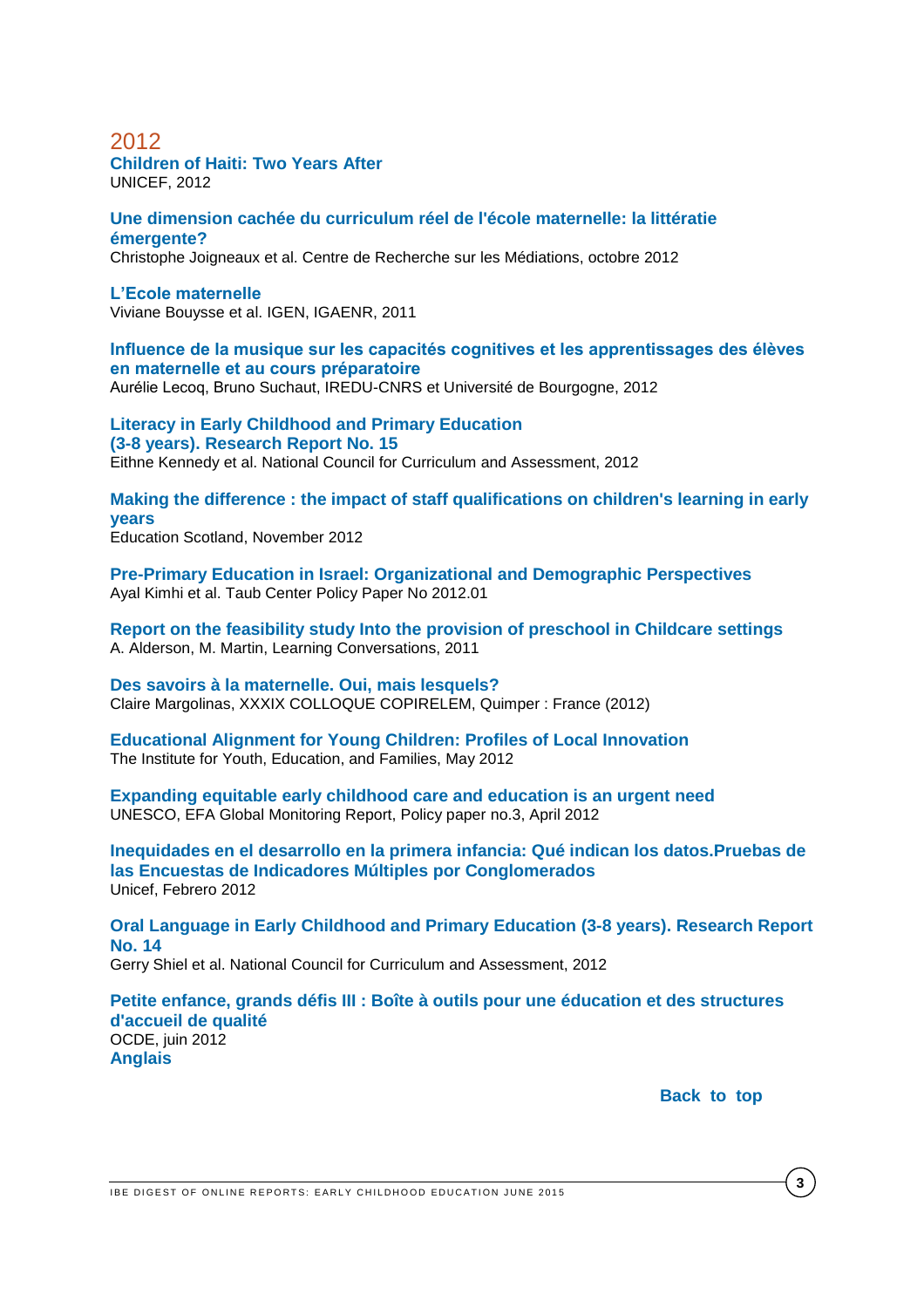**[Early Childhood Education in Dubai](http://childcarecanada.org/documents/research-policy-practice/11/06/early-childhood-education-dubai)** J. Karaman, Dubai School of Government, Policy Brief no. 23, January 2011

#### **[The Road to High-Quality Early Education](http://www.ecs.org/clearinghouse/99/71/9971.pdf)**

Education Commission of the States, December 2011

2010 **[Born Creative](http://www.demos.co.uk/files/Born_Creative_-_web_-_final.pdf?1289392179)** Tims, C., Demos, 2010 "Creative learning in the early years is not just child's play…"

**[Caring and Learning Together: A cross-national study](http://unesdoc.unesco.org/images/0018/001878/187818e.pdf) of integration of early [childhood care and education within education](http://unesdoc.unesco.org/images/0018/001878/187818e.pdf)** UNESCO, 2010

**[Early Childhood Longitudinal Study, Birth Cohort \(ECLS-B\) Preschool—Kindergarten](http://nces.ed.gov/pubs2010/2010009.pdf)  [2007 Psychometric Report](http://nces.ed.gov/pubs2010/2010009.pdf)** Institute of Education Sciences, April 2010

**[Early Learning Scale: Technical Report](http://nieer.org/pdf/Early_learning_scale_tech_report_Sept_2010.pdf)** Shannon Riley-Ayers, et al. National Institute for Early Education Research, September 2010

**[La educación preescolar en México. Condiciones para la enseñanza y el aprendizaje](http://fr.scribd.com/doc/59393764/La-Educacion-Preescolar-en-Mexico-Condiciones-para-la-ensenanza-y-el-aprendizaje)** INEE, Noviembre 2010

**[Investing in Young Children: New Directions in Federal Preschool and Early](http://www.brookings.edu/reports/2010/1013_investing_in_young_children_haskins.aspx)  [Childhood Policy](http://www.brookings.edu/reports/2010/1013_investing_in_young_children_haskins.aspx)** Brookings, October 2010

**[Pan-African Early Childhood Education seminar -](http://download.ei-ie.org/Docs/WebDepot/Seminar%20Accra.pdf) "Quality Early Childhood Education: [Every Child's Right"](http://download.ei-ie.org/Docs/WebDepot/Seminar%20Accra.pdf)** Education international, 2010 **[Français](http://download.ei-ie.org/Docs/WebDepot/Seminaire%20Panafricain%20FR.PDF)**

**[Success for Maori Children in Early Childhood Services](http://www.ero.govt.nz/National-Reports/Success-for-Maori-Children-in-Early-Childhood-Services-May-2010)**

Education Review Office, May 2010

**[A systematic review of research on early childhood programmes](http://www.cfbt.com/evidenceforeducation/our_research/evidence_for_schools/pupil_groups/early_childhood_programmes.aspx)** CfBT Education Trust, 2010

### 2009

**[Developing Programmes to Promote Ethnic Diversity in Early Childhood: Lessons](http://www.bernardvanleer.org/publication_store/publication_store_publications/developing_programmes_to_promote_ethnic_diversity_in_early_childhood_lessons_from_northern_ireland/file)  [from Northern Ireland \(Working Papers in Early Childhood Development, No 52\).](http://www.bernardvanleer.org/publication_store/publication_store_publications/developing_programmes_to_promote_ethnic_diversity_in_early_childhood_lessons_from_northern_ireland/file)** Connolly, P. Bernard van Leer Foundation, 2009

**[Disparities in early learning and development: lessons from the Early Childhood](http://www.elcmdm.org/Knowledge%20Center/reports/Child_Trends-2009_07_10_FR_DisparitiesEL.pdf)  Longitudinal Study - [Birth Cohort \(ECLS-B\)](http://www.elcmdm.org/Knowledge%20Center/reports/Child_Trends-2009_07_10_FR_DisparitiesEL.pdf)**

T. Halle et al., Child Trends, June 2009

Back to top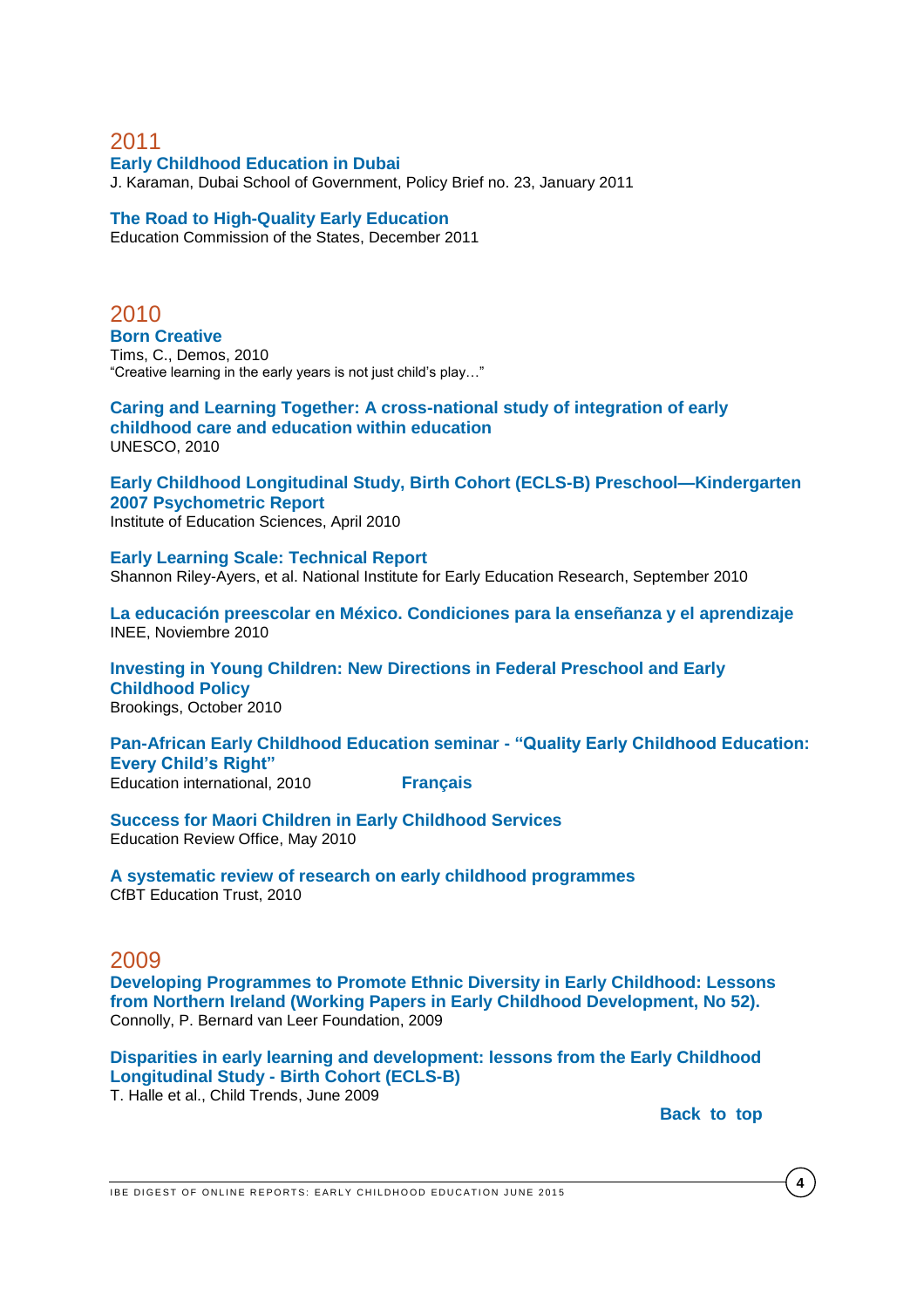### **[Early Childhood Education and Care in Europe: Tackling Social and Cultural](http://europa.eu/rapid/pressReleasesAction.do?reference=MEMO/09/66&format=HTML&aged=1&language=EN&guiLanguage=en)  [Inequalities](http://europa.eu/rapid/pressReleasesAction.do?reference=MEMO/09/66&format=HTML&aged=1&language=EN&guiLanguage=en)**

European Union, Education, Audiovisual and Culture Executive Agency, January 2009

#### **[Evaluation of the Early Childhood Education Information and Communication](http://www.educationcounts.govt.nz/publications/ict/41987)  [Technology Professional Learning Programme: Final Report.](http://www.educationcounts.govt.nz/publications/ict/41987)** Cherrington, S. et al. Education Counts, 2009

**[Primera Infancia en América Latina: La Situación Actual y las Respuestas desde el](http://unesdoc.unesco.org/images/0018/001863/186328s.pdf)  [Estado: Informe sobre tendencias sociales y educativas en América Latina 2009](http://unesdoc.unesco.org/images/0018/001863/186328s.pdf)** SITEAL, IIEP UNESCO, OIE, 2009

#### **[Représentations des pratiques éducatives chez les professionnel-le-s de la petite](http://www.ge.ch/recherche-education/doc/publications/docsred/2009/rep-pratic-educative.pdf)  [enfance. Étude comparative](http://www.ge.ch/recherche-education/doc/publications/docsred/2009/rep-pratic-educative.pdf)**

Service de la recherche en éducation, Département de l'instruction publique, Genève, 2009

## **[State of the World's Mothers 2009 Investing in the Early Years](http://www.barnaheill.is/media/PDF/sky2009.pdf)** Save the Children, May 2009

Cuba and Armenia lead 100 developing countries in preparing young children to succeed in school

### 2008

**[Advancing ECE2 Policy: Early Childhood Education \(ECE\) and its Quest for](http://ccf.tc.columbia.edu/pdf/American%20ECE%20Policy%20Final%202.10.09.pdf)  [Excellence, Coherence, and Equity \(ECE\) \(Rethinking the Federal Role in Education\)](http://ccf.tc.columbia.edu/pdf/American%20ECE%20Policy%20Final%202.10.09.pdf)** Kagan, S.L. and Reid, J.L. Center on Education Policy, 2008

**[Assessment Practices and Aspects of Curriculum in Early Childhood Education:](http://www.nzcer.org.nz/system/files/16544.pdf)  [Results of the 2007 NZCER National Survey for ECE Services](http://www.nzcer.org.nz/system/files/16544.pdf)** Mitchell,L. NZCER, 2008

**[Partnering with the Private and Philanthropic Sectors: A Governor's Guide to](http://www.nga.org/cms/home/nga-center-for-best-practices/center-publications/page-edu-publications/col2-content/main-content-list/partnering-with-the-private-and.html)  [Investing in Early Childhood](http://www.nga.org/cms/home/nga-center-for-best-practices/center-publications/page-edu-publications/col2-content/main-content-list/partnering-with-the-private-and.html)** NGA Center for Best Practices, June 2008

#### **[Prepared to Learn. The Nature and Quality of Early Care and Education for Preschool-](http://www.rand.org/pubs/technical_reports/2008/RAND_TR539.pdf)[Age Children in California](http://www.rand.org/pubs/technical_reports/2008/RAND_TR539.pdf)** RAND Corporation, 2008 (large file)

**[Preschool Education and Its Lasting Effects: Research and Policy Implications](http://epicpolicy.org/files/PB-Barnett-EARLY-ED_FINAL.pdf)** EPIC, September 2008

**[The quality of assessment in early childhood education](http://www.ero.govt.nz/National-Reports/The-Quality-of-Assessment-in-Early-Childhood-Education-November-2007)** Education Review Office, November 2007

**[Rapport sur le développement de l'offre d'accueil de la petite enfance](http://www.mediapart.fr/files/S%C3%A9bastien%20Rome/Rapport_Tabarot.pdf)** Michèle Tabarot pour le Premier ministre, Juillet 2008

**[A review of the evidence on the use of ICT in the Early Years Foundation Stage](http://dera.ioe.ac.uk/id/eprint/1631)** Aubrey, C. and Dahl, S. BECTA, March 2008

**[Trends in Infancy/Early Childhood and Middle Childhood Well-Being, 1994-2006](http://www.soc.duke.edu/~cwi/03-25-08EarlyChildhoodWell-BeingReport-Final.pdf)** The Foundation for Child Development, April 2008

**Back** to top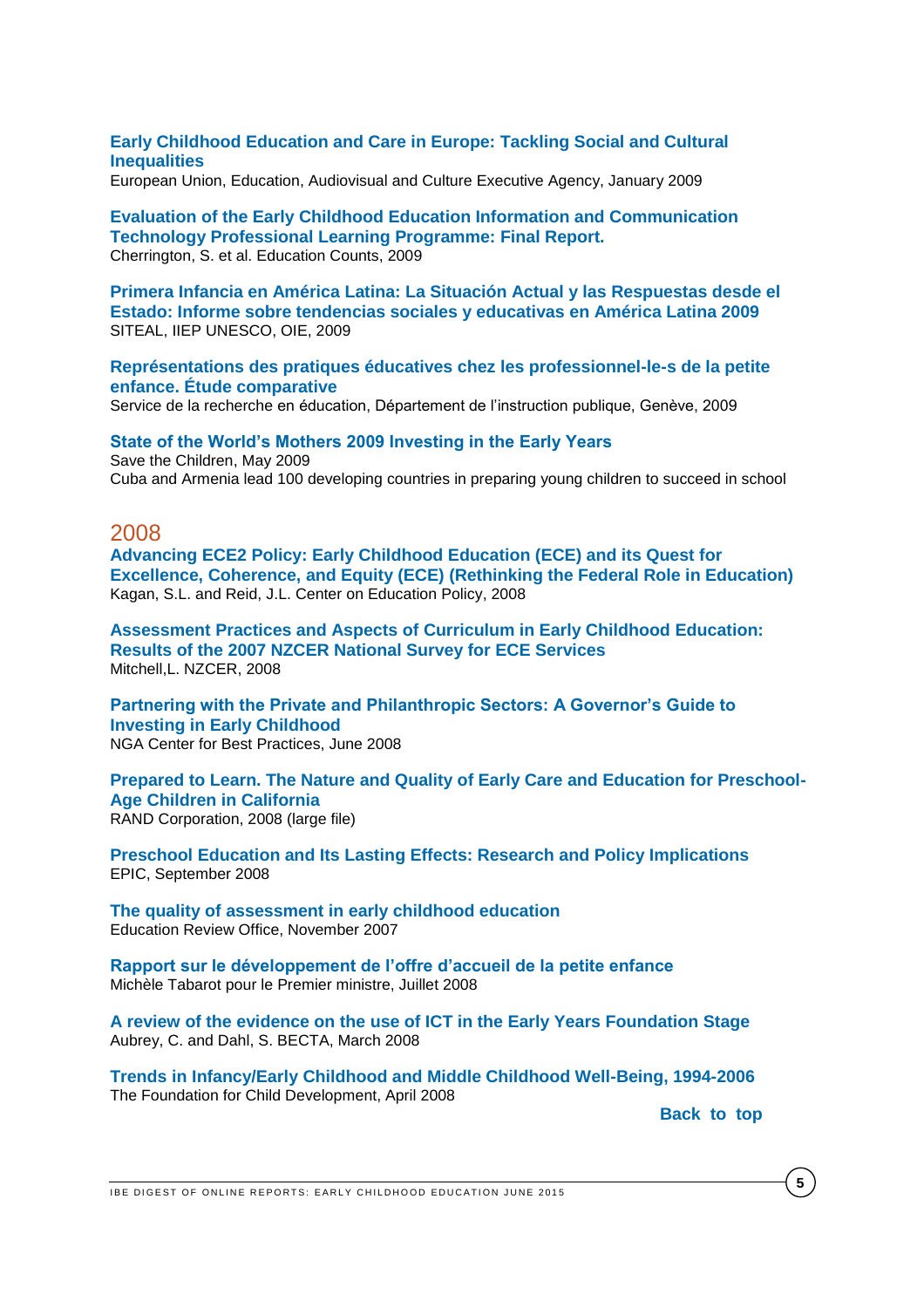**[Enriching children, enriching the nation. Executive summary.](http://www.epi.org/publication/book_enriching/)** Lynch, R.G. University of Toronto, 2007

**[Enriching Children, Enriching the Nation Public Investment in High-Quality](http://www.epi.org/content.cfm/book_enriching)  [Prekindergarten](http://www.epi.org/content.cfm/book_enriching)** (Executive Summary) Robert G. Lynch, Economic Policy Institute, May 2007 (Executive Summary)

**[The Evidence Suggests Otherwise: Million Dollar Babies:](http://www.educationsector.org/usr_doc/Million_Dollar_Babies.pdf) Why Infants Can't Be [Hardwired for Success](http://www.educationsector.org/usr_doc/Million_Dollar_Babies.pdf)** Education Sector, April 2007

**[First NZCER national survey of early childhood education services 2003-2004](http://www.nzcer.org.nz/default.php?products_id=1858)** NZCER, 2007

**[Information paper: measuring learning in Australia: concepts and directions in early](http://www.ausstats.abs.gov.au/ausstats/subscriber.nsf/0/E81048569CB6D4F6CA2573B6001F7CB3/$File/42320_2007.pdf)  [childhood learning](http://www.ausstats.abs.gov.au/ausstats/subscriber.nsf/0/E81048569CB6D4F6CA2573B6001F7CB3/$File/42320_2007.pdf)**

Pink, B. Australian Bureau of Statistics, 2007

**[The Key to NCLB Success: Getting it Right from the Start](http://www.newamerica.net/files/IBPK3NCLBSuccess.pdf)** New America Foundation, 21 May 2007

**[More than potato prints: making the most of the arts in early years settings](http://www.artscouncil.org.uk/publication_archive/more-than-potato-prints-making-the-most-of-the-arts-in-early-years-settings/)** Arts Council England, April 2007

**[National Evaluation of Neighbourhod Nurseries Initiative: tracking and neighbourhood](http://dera.ioe.ac.uk/7118/)  [change](http://dera.ioe.ac.uk/7118/)** Sigala, M. and Smith, G. DfES, 2007

**[Perspectives on the relationship between education and care in early childhood –](http://www.ncca.ie/uploadedfiles/ecpe/education%20and%20care.pdf) a [background paper](http://www.ncca.ie/uploadedfiles/ecpe/education%20and%20care.pdf)**

Hayes, N. National Council for Curriculum and Assessment, 2007

**[Preschool: First Findings From the Preschool Follow-up of the Early Childhood](http://www.nces.ed.gov/pubsearch/pubsinfo.asp?pubid=2008025)  [Longitudinal Study, Birth Cohort \(ECLS-B\)](http://www.nces.ed.gov/pubsearch/pubsinfo.asp?pubid=2008025)** National Center for Education Statistics, IES, October 2007

**Putting [identity into community. New Beginnings Preschool COI Final Research](http://www.educationcounts.govt.nz/publications/ECE/22551/22559)  [Report.](http://www.educationcounts.govt.nz/publications/ECE/22551/22559)**  Wright, J., Ryder, D. and Mayo, E. New Zealand Ministry of Education, 2007

**Raising standards - [improving outcomes: statutory guidance on the Early Years](http://dera.ioe.ac.uk/6889/5/Raising%20Standards%20-%20Improving%20Outcomes%20-%2003%20Dec.pdf)  [Outcomes Duty Chhildcare Act 2006](http://dera.ioe.ac.uk/6889/5/Raising%20Standards%20-%20Improving%20Outcomes%20-%2003%20Dec.pdf)** Department for Education and Skills, June 2007

**Rapport [mondial de suivi sur l'EPT 2007. Un bon depart: Education et protection de la](http://unesdoc.unesco.org/images/0015/001500/150022F.pdf)  [petite enfance](http://unesdoc.unesco.org/images/0015/001500/150022F.pdf)** UNESCO, 2007

**[Report on the state of early childhood learning in Canada](http://www.nald.ca/library/research/ccl/childhood_learning/report_state/report_state.pdf)** Canadian Council on Learning, 2007

**Back** to top

< **[Back\\_to\\_top](#page-0-0)** >